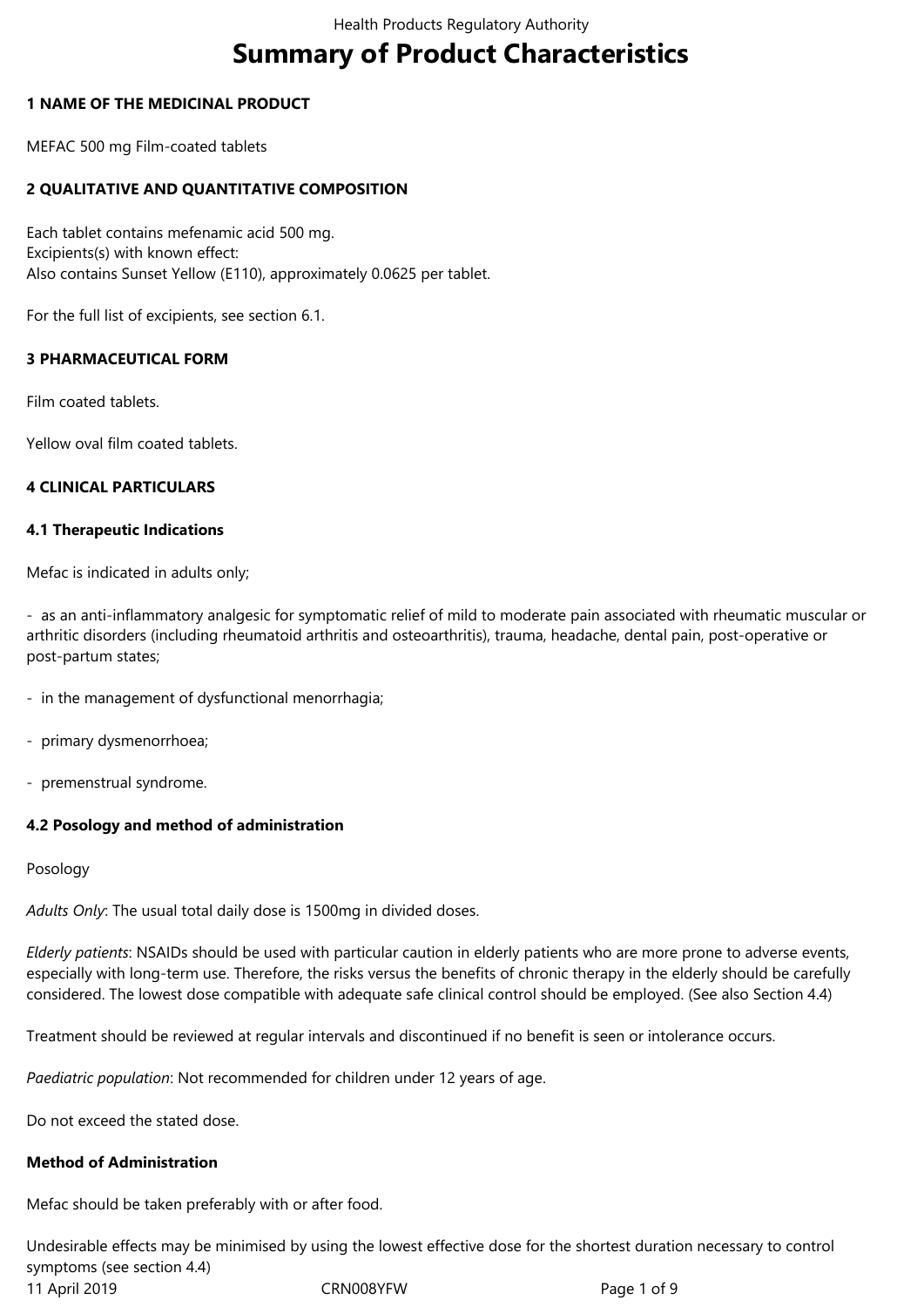# **4.3 Contraindications**

- Use in patients with intestinal ulceration or inflammation and in patients with inflammatory bowel disease.

- Use in patients with a history of gastrointestinal bleeding or perforation, related to previous NSAIDs therapy.

- Use in patients with an active, or history of recurrent peptic ulcer/haemorrhage (two or more distinct episodes of proven ulceration or bleeding).

- Use in patients with renal or hepatic impairment.

- Use in patients with severe heart failure
- Use in pregnancy or lactation (see section 4.6)

- Use in patients shown to be hypersensitive (e.g. asthma, bronchospasm, rhinitis, angioedema, urticaria) to the active substance, any of the excipients listed in section 6.1, aspirin, ibuprofen or other non-steroidal anti-inflammatory drugs.

- Use with concomitant NSAIDs including cyclooxygenase 2 specific inhibitors (see section 4.5)
- Treatment of pain after coronary artery bypass graft (CABG) surgery.

# **4.4 Special warnings and precautions for use**

Undesirable effects may be minimised by using the lowest effective dose for the shortest duration necessary to control symptoms (see section 4.2 and GI and cardiovascular risks below).

Patients on prolonged therapy should be kept under regular surveillance with particular attention to liver dysfunction, rash, blood dyscrasias or development of diarrhoea. Appearance of any of these symptoms should be regarded as an indication to discontinue therapy immediately.

Precaution should be taken in patients suffering from dehydration and renal disease, particularly the elderly.

Prolonged use of NSAIDs in the elderly is not recommended. Where prolonged therapy is required, patients should be reviewed regularly.

Prolonged use of any type of painkiller for headaches can make them worse. If this situation is experienced or suspected, medical advice should be obtained and treatment should be discontinued. The diagnosis of 'Medication Overuse Headache' should be suspected in patients who have frequent or daily headaches despite (or because of) the regular use of headache medications.

*Skin reactions:* Serious skin reactions, some of them fatal, including exfoliative dermatitis, Stevens-Johnson syndrome, and toxic epidermal necrolysis, have been reported very rarely in association with the use of NSAIDs (see section 4.8). Patients appear to be higher risk for these reactions, early in the course of therapy, the onset of the reaction occurring in the majority of cases within the first month of treatment. Mefenamic acid should be discontinued at the first appearance of skin rash, mucosal lesion, or any other sign of hypersensitivity.

*SLE and mixed connective tissue disorder*: In patients with systemic lupus erythematosus (SLE) and mixed connective tissue disorders there may be an increased risk of aseptic meningitis (see section 4.8).

*Respiratory disorders*: Caution is required if administered to patients suffering from, or with a previous history of, bronchial asthma since NSAIDs have been reported to precipitate bronchospasm in such patients.

*Cardiovascular and cerebrovascular effects:* Appropriate monitoring and advice are required for patients with a history of hypertension and/or mild to moderate congestive heart failure as fluid retention and oedema have been reported in association with NSAID therapy.

Clinical trial and epidemiological data suggest that use of some NSAIDs (particularly at high doses and in long term treatment) may be associated with a small increased risk of arterial thrombotic events (for example myocardial infarction or stroke). There are insufficient data to exclude such a risk for mefenamic acid.

Patients with uncontrolled hypertension, congestive heart failure, established ischaemic heart disease, peripheral arterial disease, and/or cerebrovascular disease should only be treated with mefenamic acid after careful consideration. Similar consideration should be made before initiating longer-term treatment of patients with risk factors for cardiovascular disease (e.g. hypertension, hyperlipidaemia diabetes mellitus, smoking).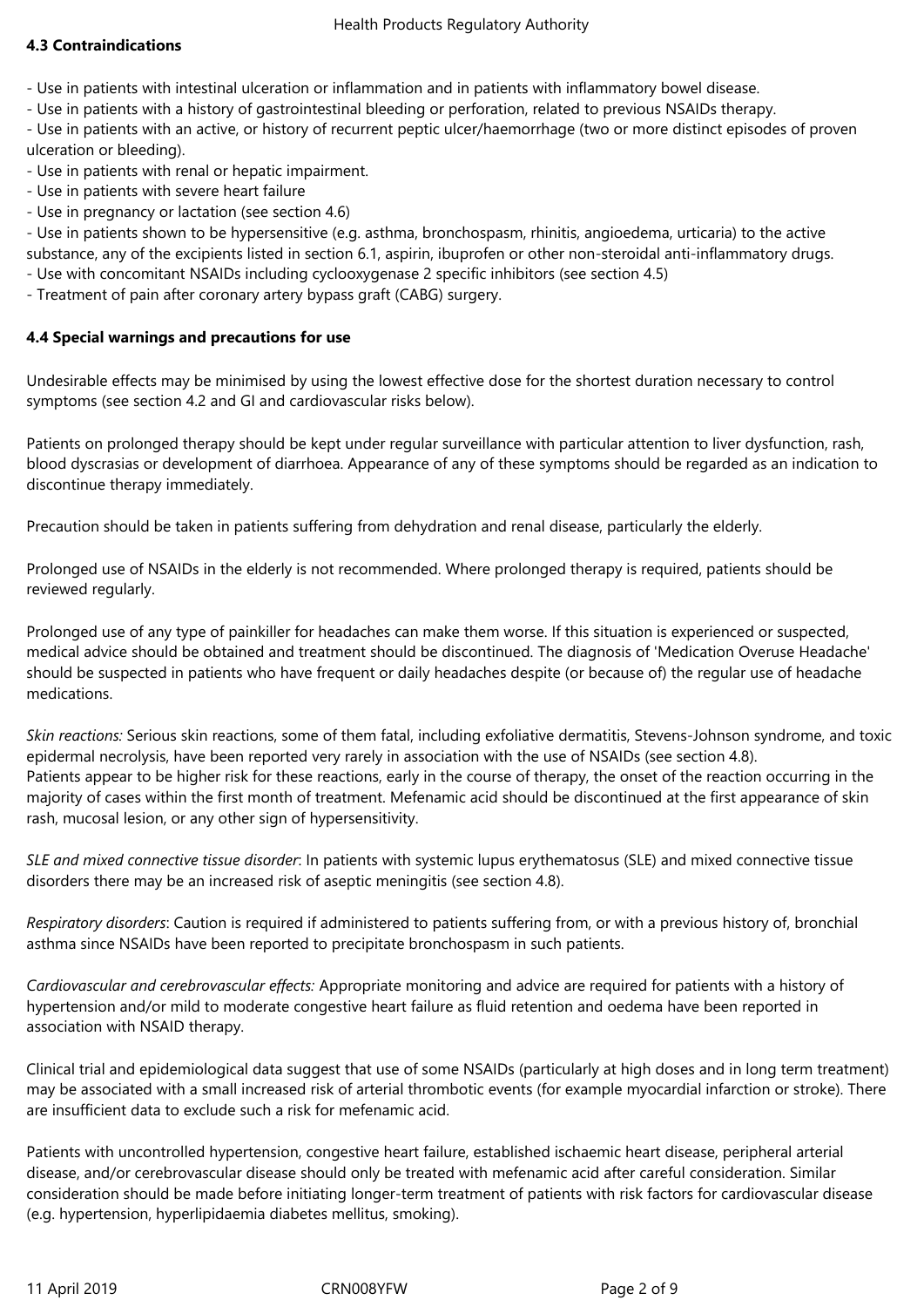Caution is required in patients with a history of hypertension and/or heart failure as fluid retention and oedema have been reported in association with NSAID therapy.

*Elderly:* The elderly have an increased frequency of adverse reactions to NSAIDs especially gastrointestinal bleeding and perforation which may be fatal (see section 4.2).

*Gastrointestinal bleeding, ulceration and perforation:* GI bleeding, ulceration or perforation which can be fatal, has been reported for all NSAIDs at any time during treatment, with or without warning symptoms or a previous history of serious GI events. Smoking and alcohol use are added risk factors.

The risk of GI bleeding, ulceration or perforation is higher with increasing NSAID doses, in patients with a history of ulcer, particularly if complicated with haemorrhage or perforation (see section 4.3), and in the elderly. These patients should commence treatment on the lowest dose available. Combination therapy with protective agents (e.g. misoprostol or proton pump inhibitors) should be considered for these patients, and also for patients requiring concomitant low dose aspirin, or other drugs likely to increase gastrointestinal risk (see below and section 4.5). Patients with a history of GI toxicity, particularly when elderly, should report any abdominal symptoms (especially GI bleeding) particularly in the initial stages of treatment.

Caution should be advised in patients, receiving concomitant medications which could increase the risk of ulceration or bleeding, such as oral corticosteroids, anticoagulants such as warfarin, selective serotonin-reuptake inhibitors or anti—platelet agents; such as aspirin (see section 4.5).

When GI bleeding or ulceration occurs in patients receiving mefenamic acid, the treatment should be withdrawn.

As NSAIDs can interfere with platelet function, they should be used with caution in patients with intracranial haemorrhage and bleeding diathesis

*Female fertility:* The use of mefenamic acid may impair female fertility and is not recommended in women attempting to conceive. In women who have difficulties conceiving or who are undergoing investigation of infertility, withdrawal of mefenamic acid should be considered.

In dysmenorrhoea and menorrhagia, lack of response to mefenamic acid should alert the physician to investigate other causes.

*Epilepsy*: Caution should be exercised when treating patients suffering from epilepsy.

In patients who are known or suspected to be poor CYP2C9 metabolisers based on previous history/experience with other CYP2C9 substrate, mefenamic acid should be administered with caution as they may have abnormally high plasma levels due to reduced metabolic clearance (see section 5.2).

The tablet coating contains the colouring agent sunset yellow which may cause allergic reactions.

This medicinal product contains less than 1 mmol sodium (23mg) per tablet, that is to say essentially "sodium-free".

## **4.5 Interaction with other medicinal products and other forms of interactions**

Concurrent therapy with other plasma protein binding drugs, may necessitate a modification in dosage.

*Anti-coagulants*: NSAIDs may enhance the anticoagulant effect, such as warfarin (see section 4.4). Concurrent administration of mefenamic acid with oral anticoagulant drugs requires careful prothrombin time monitoring.

It is considered unsafe to take NSAIDs in combination with warfarin or heparin unless under direct medical supervision.

*Lithium*: a reduction in renal lithium clearance and an elevation of plasma lithium levels. Patients should be observed carefully for signs of lithium toxicity.

The following interactions have been reported with NSAIDs but have not necessary been associated with Mefac:

*Other analgesics*: concomitant use of two or more NSAIDs (including aspirin) should be avoided (see section 4.3)

*Antidepressants*: selective serotonin reuptake inhibitors (SSRIs): increased risk of gastro-intestinal bleeding (see section 4.4)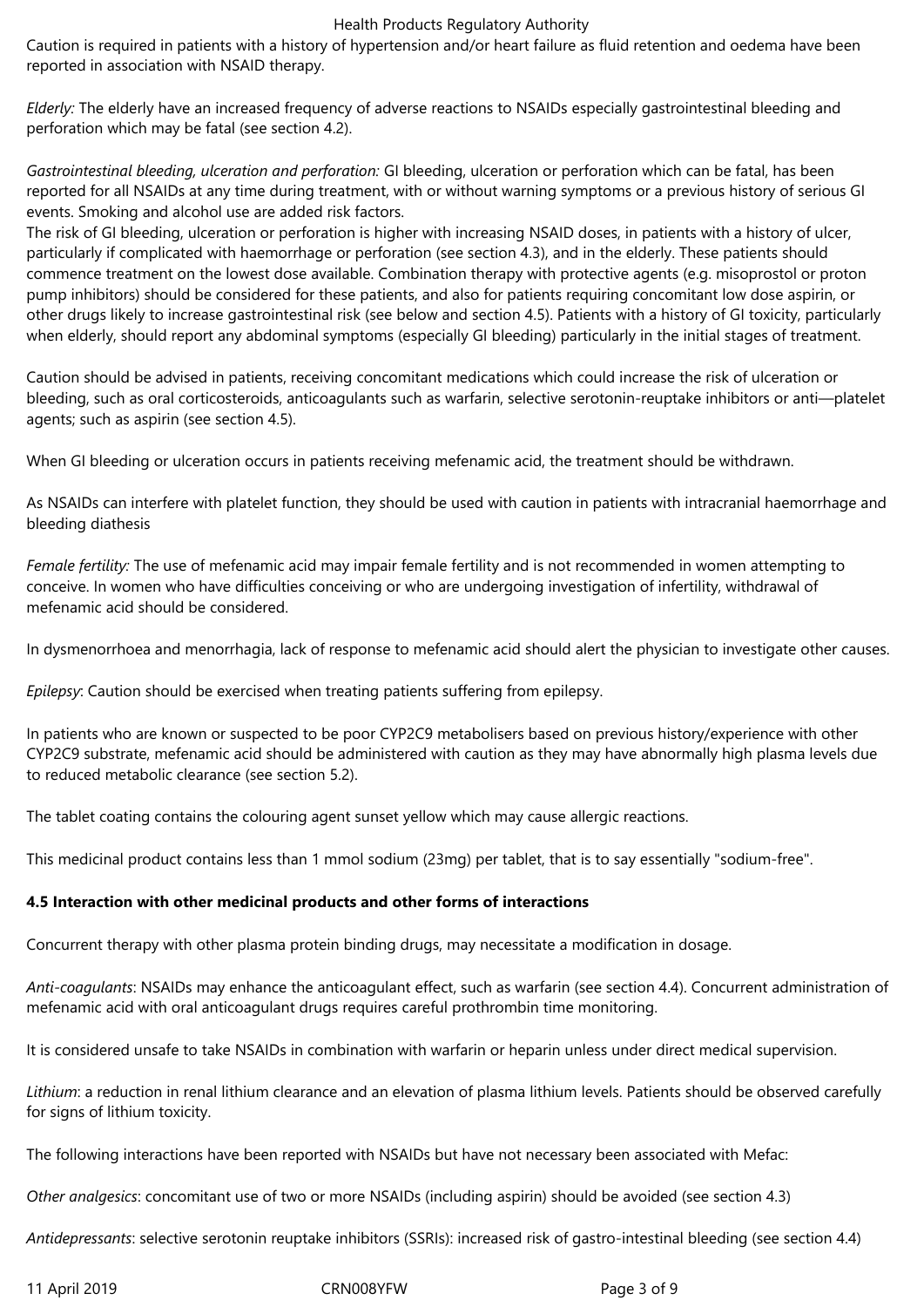*Anti-hypertensives*: reduced anti-hypertensive effect

*Diuretics*: Reduced diuretic effect. Diuretics can increase the risk of nephrotoxicity of NSAIDs.

*ACE inhibitors and angiotensin II-receptor antagonists*: a reduction in antihypertensive effect and an increased risk of renal impairment especially in elderly patients. Patients should be adequately hydrated and the renal function assessed in the beginning and during concomitant therapy.

*Aminoglycosides*: reduction in renal function in susceptible individuals, decreased elimination of aminoglycoside and increased plasma concentrations.

*Anti-platelet agents*: increased risk of gastrointestinal bleeding (see section 4.4)

*Cardiac glycosides*: NSAIDs may exacerbate cardiac failure and increases in plasma cardiac glycoside levels may occur when renal function is affected.

*Cyclosporin*: The risk of nephrotoxicity of ciclosporin may be increased with NSAIDs.

*Corticosteroids*: increased risk of gastrointestinal ulceration or bleeding (see section 4.4).

*Oral hypoglycemic agents*: inhibition of metabolism of sulfonylurea drugs, prolonged half-life and increased risk of hypoglycaemia.

*Mifepristone*: NSAIDs should not be used for 8-12 days after mifepristone administration, as NSAIDs can reduce the effects of mifepristone.

*Methotrexate*: elimination of methotrexate can be reduced resulting in increased plasma levels.

*Probenecid*: reduction in metabolism and elimination of NSAID and metabolites.

*Quinolone antibiotics*: animal data indicates that NSAIDs can increase the risk of convulsions associated with quinolone antibiotics. Patients taking NSAIDs and quinolones may have increased risk of developing convulsion.

*Tacrolimus*: possible increased risk of nephrotoxicity when NSAIDs are given with tacrolimus.

*Zidovudine:* Increase risk of haematological toxicity when NSAIDs are given with zidovudine. There is evidence of an increased risk of haemarthroses and haematoma in HIV (+) haemaophiliacs receiving concurrent treatment with zidovudine and ibuprofen.

## **4.6 Fertility, pregnancy and lactation**

Safety in pregnancy has not been established and because of the effects of drugs in this class on the foetal cardiovascular system, the use of mefenamic acid in pregnant women is not recommended (see section 4.3). Trace amounts of mefenamic acid may be present in breast milk and transmitted to the nursing infant. Therefore, mefenamic acid should not be taken by nursing mothers (see section 4.3)

## **4.7 Effects on ability to drive and use machines**

Undesirable effects such as dizziness, drowsiness, fatigue and visual disturbances are possible after taking NSAIDs. If affected, patients should not drive or operate machinery

## **4.8 Undesirable effects**

## **a) General Description**

The most frequently reported side effects associated with mefenamic acid involve the gastrointestinal tract. Diarrhoea appears to be the most common side effect and is usually dose-related. It generally subsides on dosage reduction, and rapidly disappears on termination of therapy. Some patients may not be able to continue therapy.

## **b) Table of adverse reactions**

11 April 2019 CRN008YFW Page 4 of 9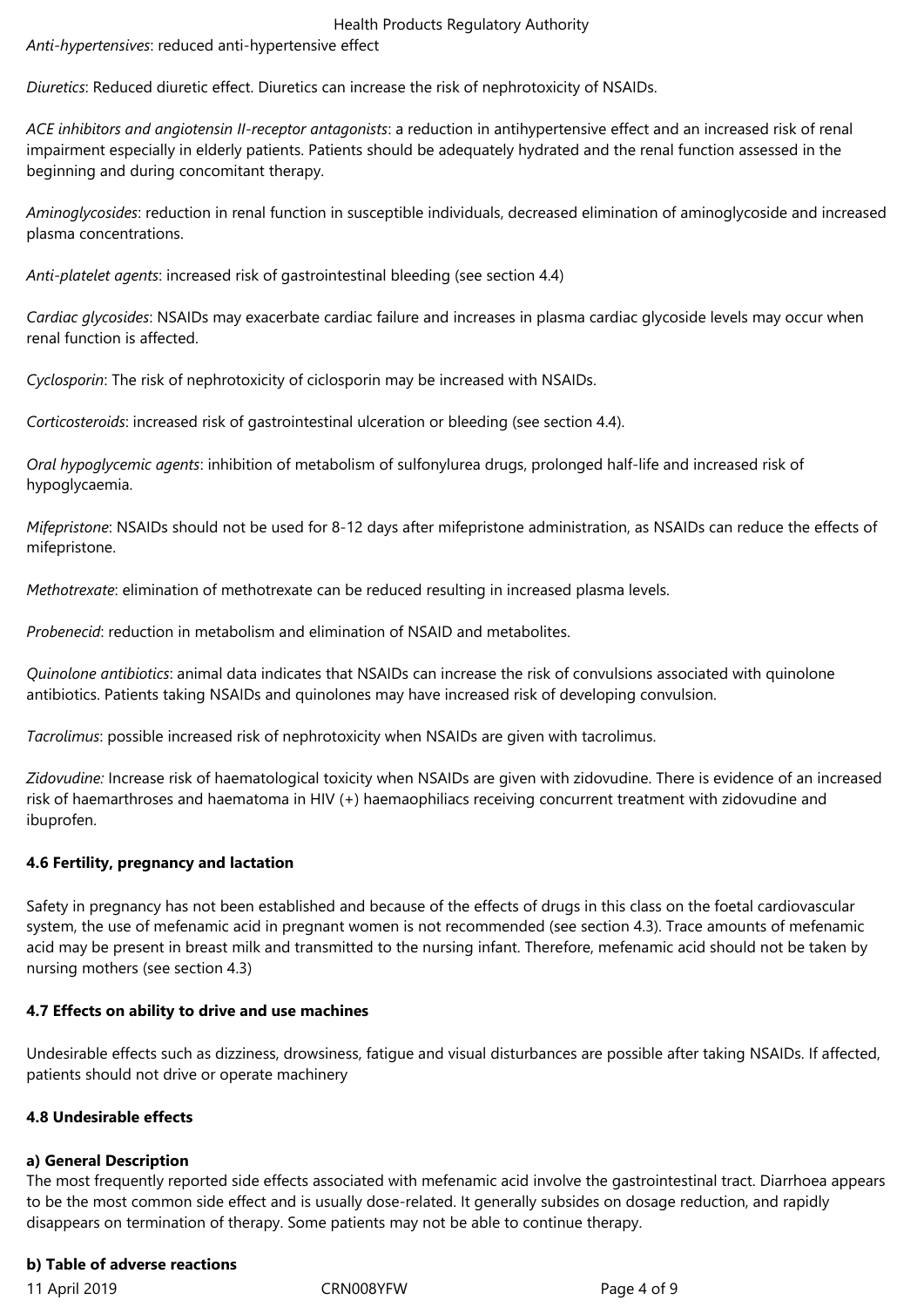Frequency of reactions: Very common (≥1/10); common (≥1/100 to <1/10); uncommon (≥1/1,000 to <1/100); rare (≥1/10,000 to <1/1,000); very rare (<1/10,000), not known (cannot be estimated from the available data).

## Blood and the lymphatic system disorders

Frequency not known: autoimmune haemolytic anaemia (see section c, Information characterising individual serious and/or frequently occurring adverse reactions), anaemia, hypoplasia bone marrow, haematocrit decreased, thrombocytopenic purpura, temporary lowering of the white blood cell count (leukopenia) with a risk of infection, sepsis and disseminated intravascular coagulation

Rare: agranulocytosis, aplastic anaemia, eosinophilia, neutropenia, pancytopenia

Immune system disorders Frequency not known: anaphylaxis

Metabolism and nutritional disorders Frequency not known: glucose intolerance in diabetic patients, hyponatraemia

Psychiatric disorders Frequency not known: nervousness

Nervousn system disorders Frequency not known: aseptic meningitis, blurred vision, convulsions, dizziness, drowsiness, headache and insomnia

Eye disorders Frequency not known: eye irritation, reversible loss of colour vision

Ear and labyrinth disorders Frequency not known: ear pain

Cardiac disorders Frequency not known: palpitations

Vascular disorders Frequency not known: hypotension

Respiratory, thoracic and mediastinal disorders Frequency not known: asthma, dyspnoea

## Gastrointestinal disorders

Frequency not known: abdominal pain, diarrhoea (see section c, Information characterising individual serious and/or frequency occurring adverse reactions) and nausea with or without vomiting.

Less frequent: anorexia, colitis, constipation, dyspepsia, enterocolitis, flatulence, gastric ulceration with or without haemorrhage, pancreatitis, steatorrhea

Hepato-biliary disorders

Frequency not known: borderline elevations of one or more liver function tests, cholestatic jaundice Less frequent: mild hepatotoxicity, hepatitis, hepatorenal syndrome

## Skin and subcutaneous tissue disorders

Frequency not known: angioedema, laryngeal oedema, erythema multiforme, face oedema, Lyell's syndrome (toxic epidermal necrolysis), perspiration, rash, Stevens-Johnson syndrome, photosensitivity reaction and urticaria.

## Renal and urinary disorders

Frequency not known: allergic glomerulonephritis, acute interstitial nephritis, dysuria, haematuria, nephrotic syndrome, non-oliguric renal failure (particularly in dehydration), proteinuria, renal failure including renal papillary necrosis

General disorders Very rare: multi-organ failure, pyrexia

11 April 2019 CRN008YFW Page 5 of 9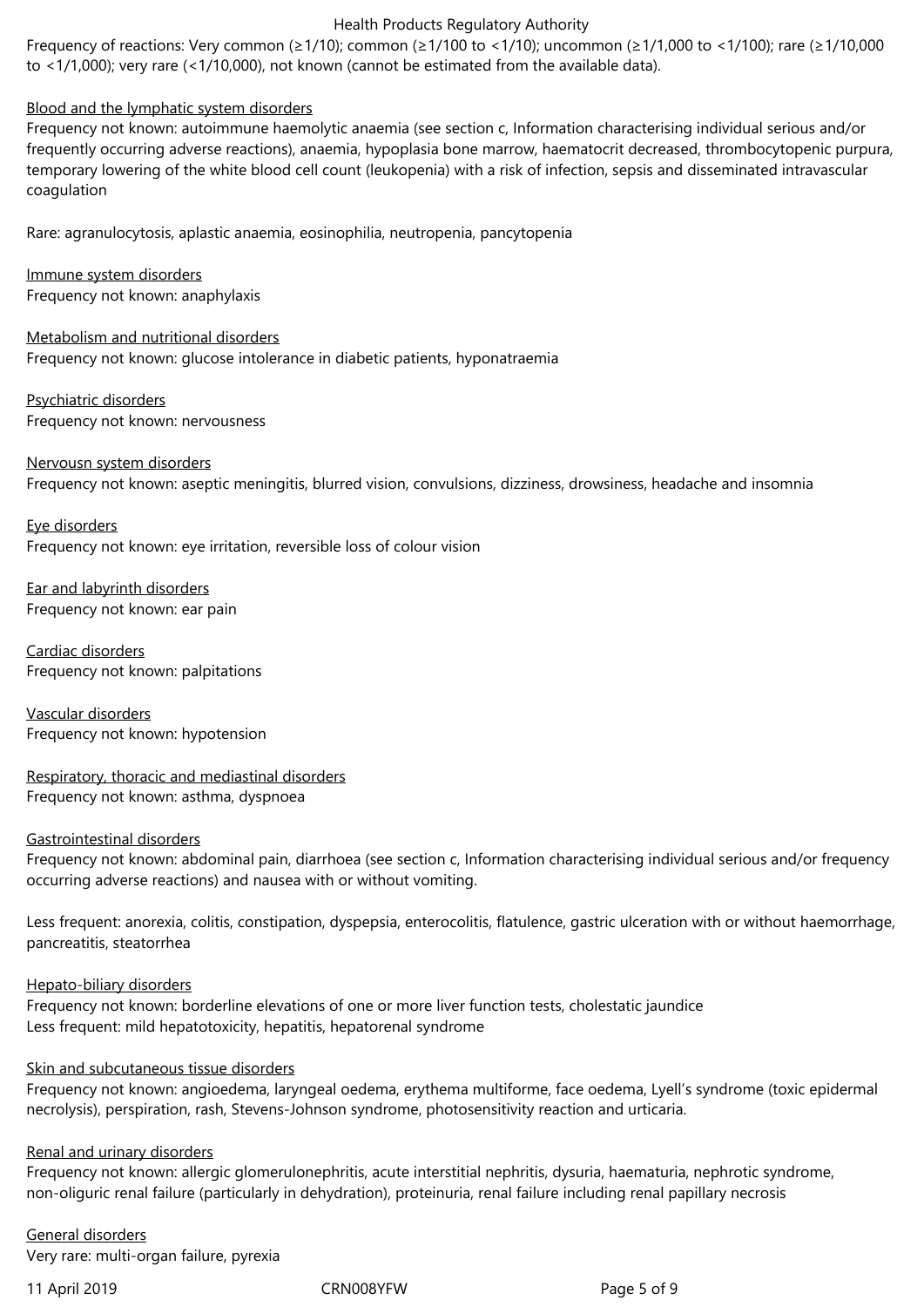Reversible haemolytic anaemia: Reports are associated with  $\geq 12$  months of mefenamic acid therapy and the anaemia is reversible with discontinuation of treatment.

Diarrhoea: although this may occur soon after starting treatment, it may also occur after several months of continuous use. If diarrhoea persists then inflammatory bowel disease should be excluded; if present mefenamic acid must be stopped.

Note: A positive reaction in certain tests for bile in the urine of patients receiving mefenamic acid has been demonstrated to be due to the presence of the drug and its metabolites and not to the presence of bile.

# **d) Adverse reactions which may not have been observed but which are generally accepted as being attributable to other NSAIDs**

Hypersensitivity: Hypersensitivity reactions have been reported following treatment with NSAIDs. These may consist of (a) non-specific allergic reactions and anaphylaxis (b) respiratory tract reactivity comprising asthma, aggravated asthma, bronchospasm, or dyspnoea or (c) assorted skin disorders including rashes of various types, pruritus, urticaria, purpura, angiodema, and more rarely exfoliative or bullous dermatoses, including epidermal necrolysis, toxic epidermal necrolysis (Lyell's syndrome), erythema multiforme and Stevens-Johnson syndrome.

Neurological and special senses: Visual disturbances, optic neuritis, paraesthesia, reports of aseptic meningitis (especially in patients with existing auto-immune disorders, such as systemic lupus erythematosus, mixed connective tissue disease), with symptoms such as stiff neck, headache, nausea, vomiting, fever or disorientation (see section 4.4), depression, confusion, hallucinations, tinnitus, vertigo, malaise, fatigue and drowsiness.

Cardiovascular: Oedema, hypertension and cardiac failure have been reported in association with NSAID treatment. Clinical trial and epidemiological data suggest that use of some NSAIDs (particularly at high doses and in long term treatment) may be associated with an increased risk of arterial thrombotic events (for example myocardial infarction or stroke) (see section 4.4).

Gastrointestinal: The most commonly observed adverse events are gastrointestinal in nature. Peptic ulcers, perforation or GI bleeding, sometimes fatal, particularly in the elderly, may occur (see section 4.4). Nausea, vomiting, diarrhoea, flatulence, constipation, dyspepsia, abdominal pain, melaenia, haematemesis, ulcerative stomatitis, exacerbation of colitis and Crohn's disease have been reported following administration. Less frequently, gastritis has been observed.

Additional information on special populations

Elderly or debilitated patients seem to tolerate gastrointestinal ulceration or bleeding less well than other individuals and most spontaneous reports of fatal GI events are in this population.

Renal toxicity has been seen in patients with pre-renal conditions leading to a reduction in renal blood flow or blood volume. Patients at greatest risk of this reaction are those with impaired renal function, heart failure, liver dysfunction, those taking diuretics and the elderly.

# Reporting of suspected adverse reactions

Reporting suspected adverse reactions after authorisation of the medicinal product is important. It allows continued monitoring of the benefit/risk balance of the medicinal product. Healthcare professionals are asked to report any suspected adverse reactions via HPRA Pharmacovigilance, Earlsfort Terrace, IRL-Dublin 2; Tel: +353 1 6764971; Fax: +353 1 6762517. Website: http://www.hpra.ie/; e-mail: medsafety@hpra.ie.

## **4.9 Overdose**

Gastric la[vage in the consciou](http://www.hpra.ie/)s patie[nts and intense supp](mailto:medsafety@hpra.ie)ortive therapy where necessary. Vital functions should be monitored and supported. Activated charcoal has been shown to be a powerful absorbent for mefenamic acid and its metabolites. Studies in experimental animals and human volunteers have shown that a 5 to 1 ratio of charcoal to mefenamic acid results in considerable suppression of absorption of the drug. Haemodialysis is of little value since mefenamic acid and its metabolites are firmly bound to plasma proteins. Overdose has led to fatalities.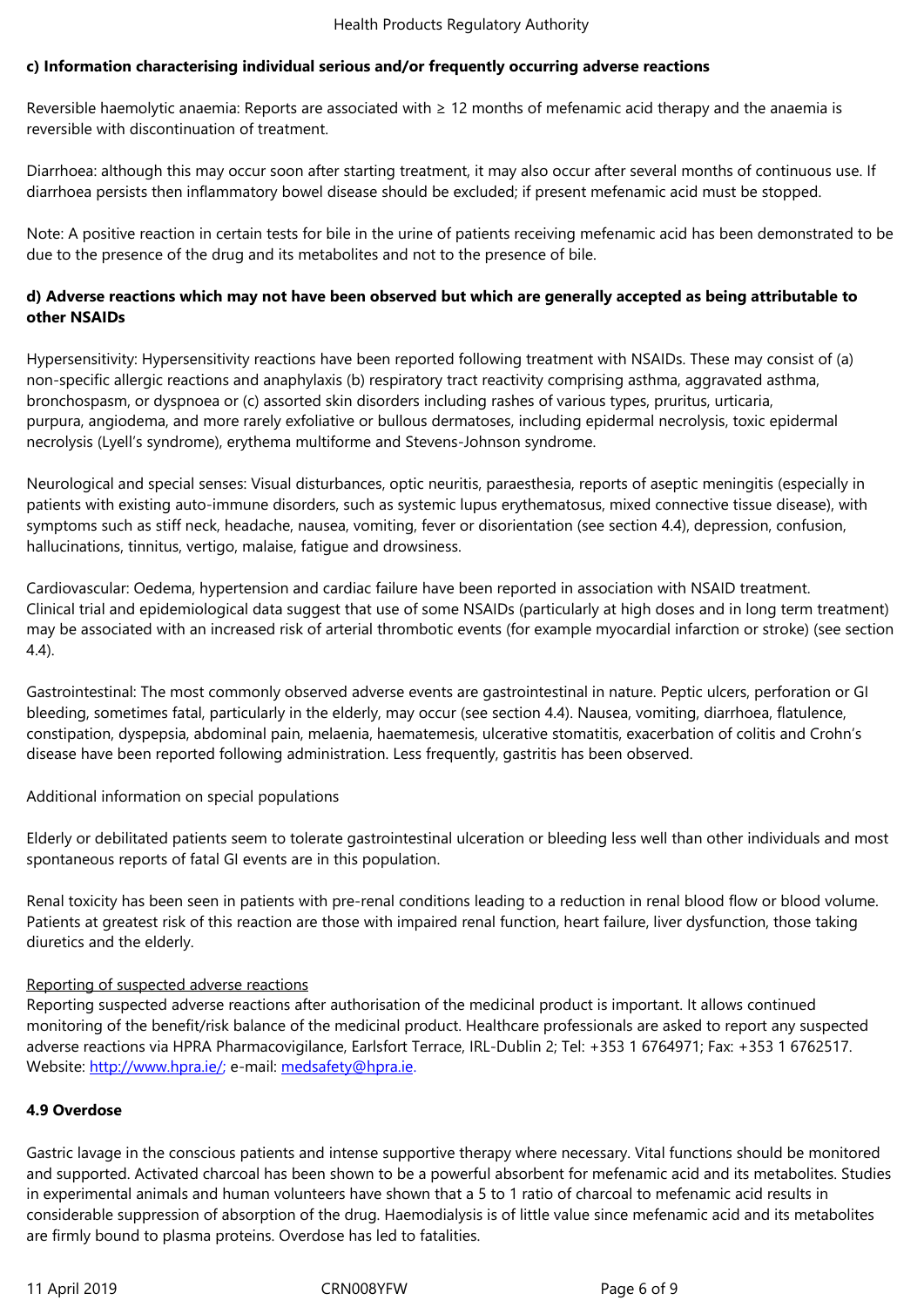Mefenamic acid has a tendency to induce tonic-clonic (grand mal) convulsions in overdose. Acute renal failure and coma have been reported with mefenamic acid overdose. It is important that the recommended dose is not exceeded and the regime adhered to since some reports have been involved daily dosages under 3g.

# **5 PHARMACOLOGICAL PROPERTIES**

# **5.1 Pharmacodynamic properties**

Pharmacotherapeutic group: Fenamates, ATC code: M01AG01 ANIMAL MODELS

Mefenamic acid, is a non-steroidal anti-inflammatory drug (NSAID) with anti-inflammatory, analgesic and antipyretic properties.

Its anti-inflammatory effect was first established in the UV erythema model of inflammation. Further studies included inhibition of granulation tissue growth into subcutaneous cotton pellets in rats and carrageenan induced rat paw oedema tests. Antipyretic activity was demonstrated in yeast-induced pyresis in rats. In this model its antipyretic activity was roughly equal to that of phenylbutazone and flufenamic acid, but less than that of indomethacin.

Analgesic activity was demonstrated in tests involving pain sensitivity of rats paws inflamed by brewers yeast.

Mefenamic acid was less potent than flufenamic acid in this model.

Prostaglandins are implicated in a number of disease processes including inflammation, modulation of the pain response, dysmenorrhoea, menorrhagia and pyrexia.

In common with most NSAIDs, mefenamic acid inhibits the action of prostaglandin synthetase (cyclooxygenase). This results in a reduction in the rate of prostaglandin synthesis and reduced prostaglandin levels.

The anti-inflammatory activity of NSAIDs in the rat paw oedema test has been correlated with their ability to inhibit prostaglandin synthetase. When mefenamic acid is ranked in both these tests it falls between indomethacin and phenylbutazone and it is probable that inhibition of prostaglandin synthesis contributes to the pharmacological activity and clinical efficacy of mefenamic acid.

There is also considerable evidence that the fenamates inhibit the action of prostaglandins after they have been formed. They therefore both inhibit the synthesis and response to prostaglandins. This double blockade may well be important in their mode of action.

# **5.2 Pharmacokinetic properties**

Absorption and distribution: Mefenamic acid is absorbed from the gastrointestinal tract. Peak levels of 10mg/l occur two hours after the administration of a 1g oral dose to adults.

Metabolism: Mefenamic acid is predominantly metabolised by cytochrome P450 enzyme CYP2C9 in the liver, first to a 3 hydroxymethyl derivative (metabolite I) and then a 3 carboxyl derivative (metabolite II). Both metabolites undergo secondary conjugation to form glucuronides.

Therefore in patients who are known or suspected to be poor CYP2C9 metabolisers based on previous history/experience with other CYP2C9 substrates, mefenamic acid should be administered with caution as they may have abnormally high plasma levels due to reduced metabolic clearance.

Elimination: Fifty two percent of a dose is recovered from the urine, 6% as mefenamic acid, 25% as metabolite I and 21% as metabolite II. Assay of stools over a 3 day period accounted for 10 – 20% of the dose chiefly as unconjugated metabolite II.

The plasma levels of unconjugated mefenamic acid decline with a half life of approximately two hours.

## **5.3 Preclinical safety data**

11 April 2019 CRN008YFW Page 7 of 9 Preclinical safety data does not add anything of further significance to the prescriber.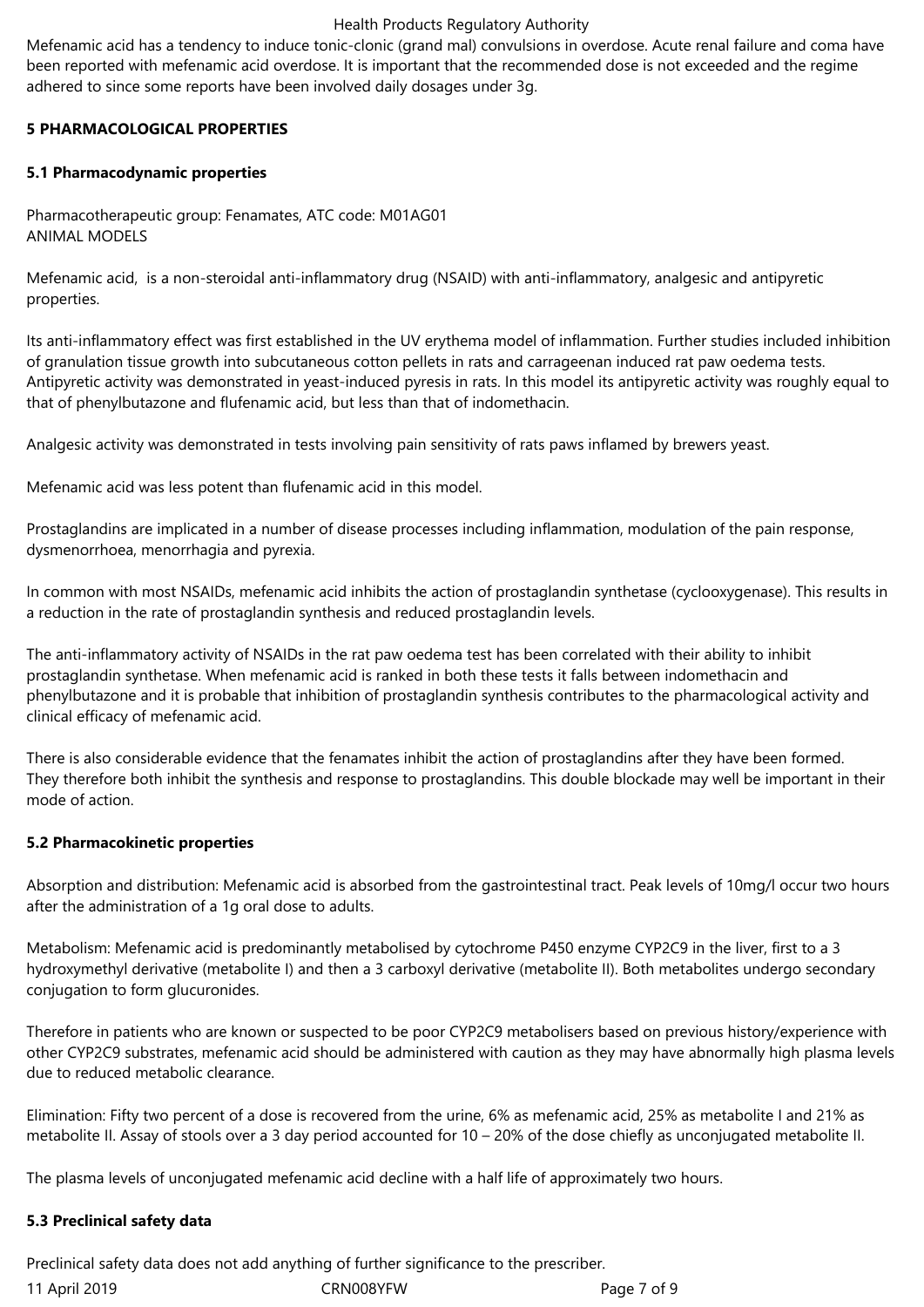#### **6 PHARMACEUTICAL PARTICULARS**

#### **6.1 List of excipients**

Tablet core Microcrystalline cellulose Povidone Sodium starch glycollate Type A Magnesium stearate

Tablet coating Opadry OY 8494 Yellow containing: Hypromellose (E464) Titanium dioxide (E171) Quinoline yellow (E104) Sunset yellow (E110) Indigo Carmine (E132)

## **6.2 Incompatibilities**

Not applicable.

#### **6.3 Shelf life**

3 years.

### **6.4 Special precautions for storage**

Do not store above 25°C. Store in the original package

## **6.5 Nature and contents of container**

MEFAC Tablets 500 mg are packed in white polypropylene tablet containers with matt white polyethylene circular caps. The caps have tear-strips fully attached all around and a pull-off lip above the tear-strip. MEFAC tablets are available in sales packs of 100 tablets and sample packs of 6 tablets are also available.

# **6.6 Special precautions for disposal of a used medicinal product or waste materials derived from such medicinal product and other handling of the product**

No special requirements.

## **7 MARKETING AUTHORISATION HOLDER**

Rowa Pharmaceuticals Ltd Newtown Bantry Co. Cork Ireland

### **8 MARKETING AUTHORISATION NUMBER**

PA0074/015/002

## **9 DATE OF FIRST AUTHORISATION/RENEWAL OF THE AUTHORISATION**

Date of first authorisation: 28<sup>th</sup> April 1988

Date of last renewal: 28<sup>th</sup> April 2008

11 April 2019 CRN008YFW Page 8 of 9